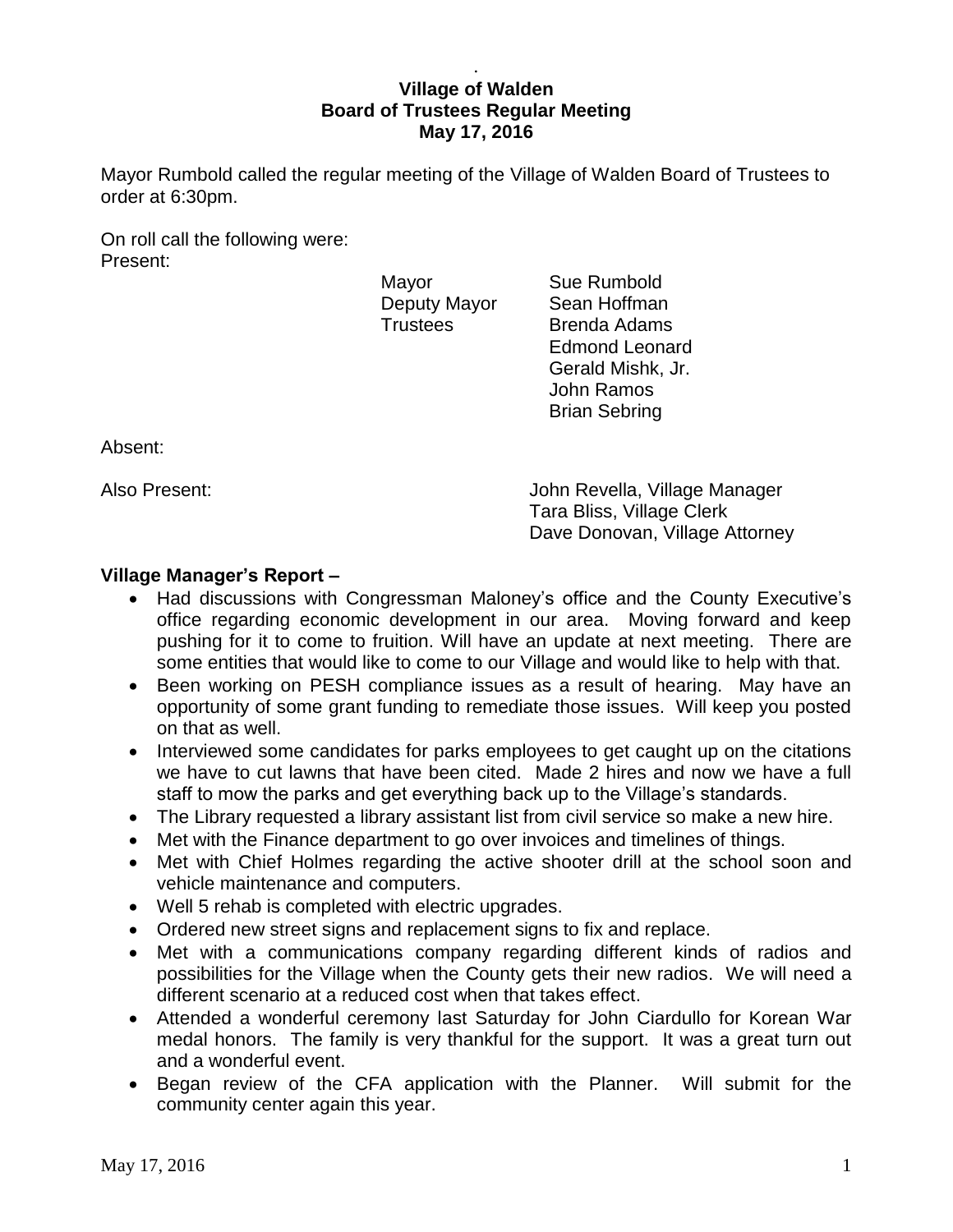Trustee Adams asked about the meeting he had in his report on page 8 about insurance.

.

Manager Revella replied it was with the Deputy Treasurer/Clerk about her personal health insurance.

Mayor Rumbold asked if we have gotten anything more from the beautification committee about Main Street. Has had several people asking about it.

Manager Revella stated that we have had difficulty getting a contractor in to get pricing. Have gotten a few different planter ideas.

Becky McNally, 52 Oakland Avenue and Beautification Committee Member, stated that temporarily this weekend she is going to put out at the main intersections planters with flowers in them and should be ok for now to be replaced permanently at a later date. It is difficult to find planters that will fit where we want to put them.

Mayor Rumbold stated she has been researching something we could get to cover the peeling paint on the bottom of the light poles.

Manager Revella stated that we do have it in the budget to replace those on Main Street. It was like they were being sand blasted by the plows and the new lights hopefully won't have that issue. Will also have electric at the top for wreaths and hoping to have a hook to hang plants or flags.

Becky added that they discussed the possibility of putting flags up and sharing the cost with those that would advertise on them.

Mayor Rumbold added that she talked to Ginny Neidermeir about artwork on flags to hang.

Becky asked if there was a timeframe to replace the poles and if it would be worth painting them.

Manager Revella replied we tried and the paint comes right off when it rains.

#### **Approval of Minutes**

Trustee Adams stated there is a correction on the February 16, 2016 minutes on page 5 the name Kevin needs to be replaced with Debbie Wilson.

Trustee Adams made a motion to approve the February 16, 2016 with the stated correction, March 1, 2016, March 22, 2016, April 19, 2016, and the May 3, 2016 Minutes. Seconded by Trustee Sebring. All ayes. Minutes approved.

#### **Trustee's Committee Reports**

## **Town of Montgomery & Library Board liaison – Trustee Leonard**

Trustee Leonard attended the Library meeting and they are looking at the 2<sup>nd</sup> floor for renovation only in their preliminary discussions. Also attend the Friends of the Library meeting who will be the lead agency for the end of life conference they will hold this fall.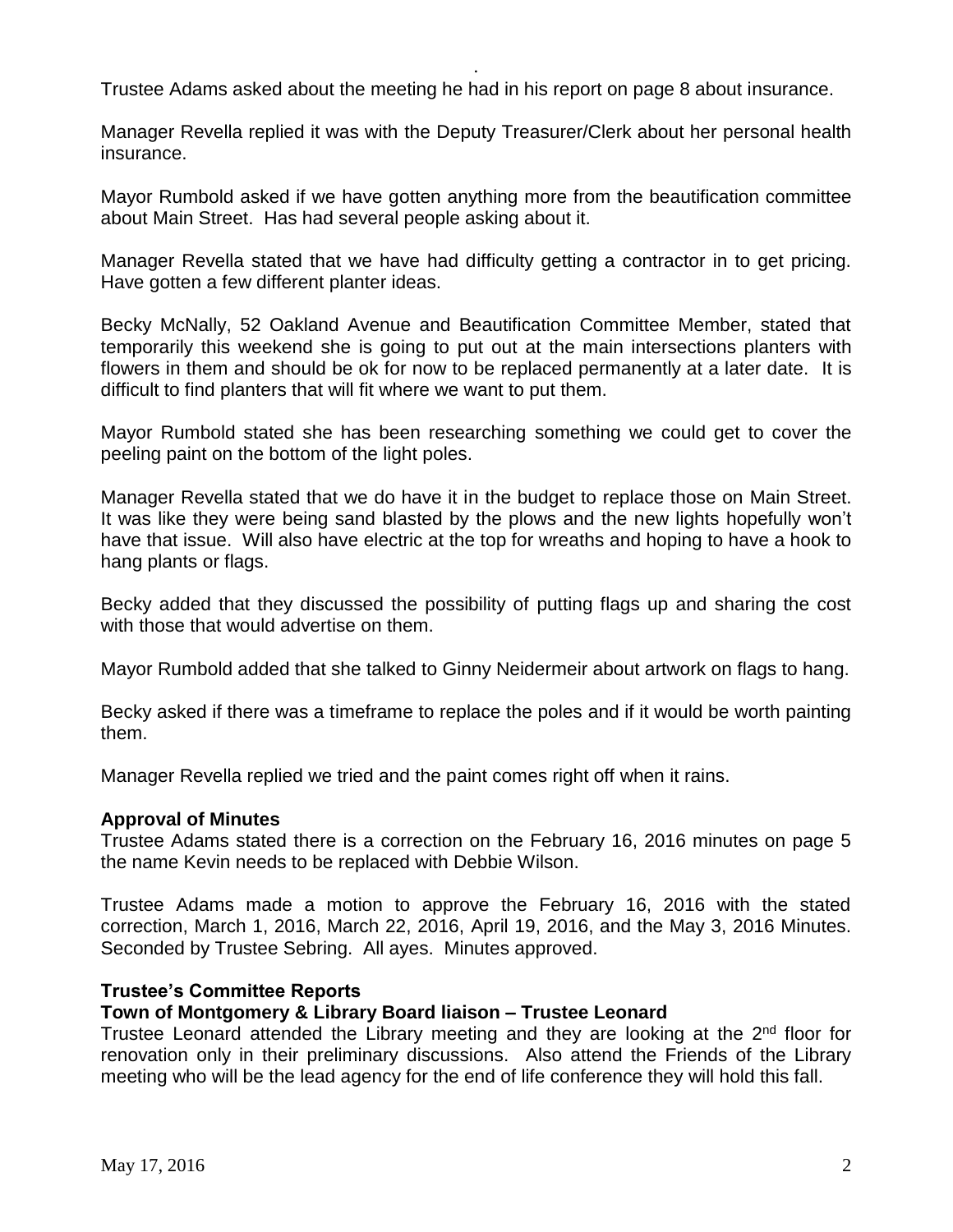# **Recreation & Parks Department and Valley Central School Board Liaison – Trustee Ramos**

.

Trustee Ramos reported he spoke to Mr. Bliss who is going through interviews for lifeguards and camp counselors in anticipation for summer camp. The School vote is today. He did attend the meet the candidate's night a week ago and hopes everyone went out to vote. They have proposed a 0.48% tax levy and did a good job on the budget.

## **Planning and Zoning Boards as well as the Building Department Liaison – Deputy Mayor Hoffman**

Deputy Mayor Hoffman met with Dean this morning and went over in detail the Zoning Board interpretations that are going before the board as he hasn't had interpretations in a while. There is also a use variance before the board for 175 S. Montgomery Street. We also spoke about the Solar Panel moratorium and his interpretation of the Townhouse Law.

## **DPW Liaison– Trustee Sebring**

Trustee Sebring reported that he didn't meet with Fred as he is away at a conference this week. He spoke with Larry and he is a little slow but keeping himself busy straightening things out and getting ready for the new building. Fixed a flat tire on the Police Department car. We are at the end of the fiscal year so don't have a lot of funds until the new fiscal year starts.

## **Village Offices Liaison – Trustee Adams**

Trustee Adams reported that she met with Kelly and Tara who have added their reports to the packets as the other department heads do already. Met with Tara on May 11th and talked about a lot of items and she emailed the Board about the meeting. One of the items was the Summer Youth Employment Program and after the email went out the paperwork came out about the 2017 grant funding application that is due on June  $10<sup>th</sup>$ . Any discussion about her doing that program next year would need to be decided so that she can submit the application on time. She does this program in addition to her duties.

Clerk Bliss stated it's a great program that benefits the youth and the community at large as hopefully the youth will be able to come back to the Village to make an impact here. She feels there is no issue with running the program above and beyond her job duties.

The Board agreed that the Clerk could submit for funding for next year's program.

Trustee Adams added that Kelly wanted to let the Board know that the court revenue is the gross amount not all ours as it passes through to NYS.

# **Police Department and Justice Department Liaison – Trustee Mishk**

Trustee Mishk reported that he met with Chief and the police department awards will be here at 7pm on Thursday. Also got a grant from Division of Criminal Justice Services for half of the computer system they need.

Mayor Rumbold read the community events into the minutes.

Manager Revella stated there are 2 add ons to the agenda: property maintenance hearing request for 5 Hiddenview Drive and a request for support of a grant for historic markers.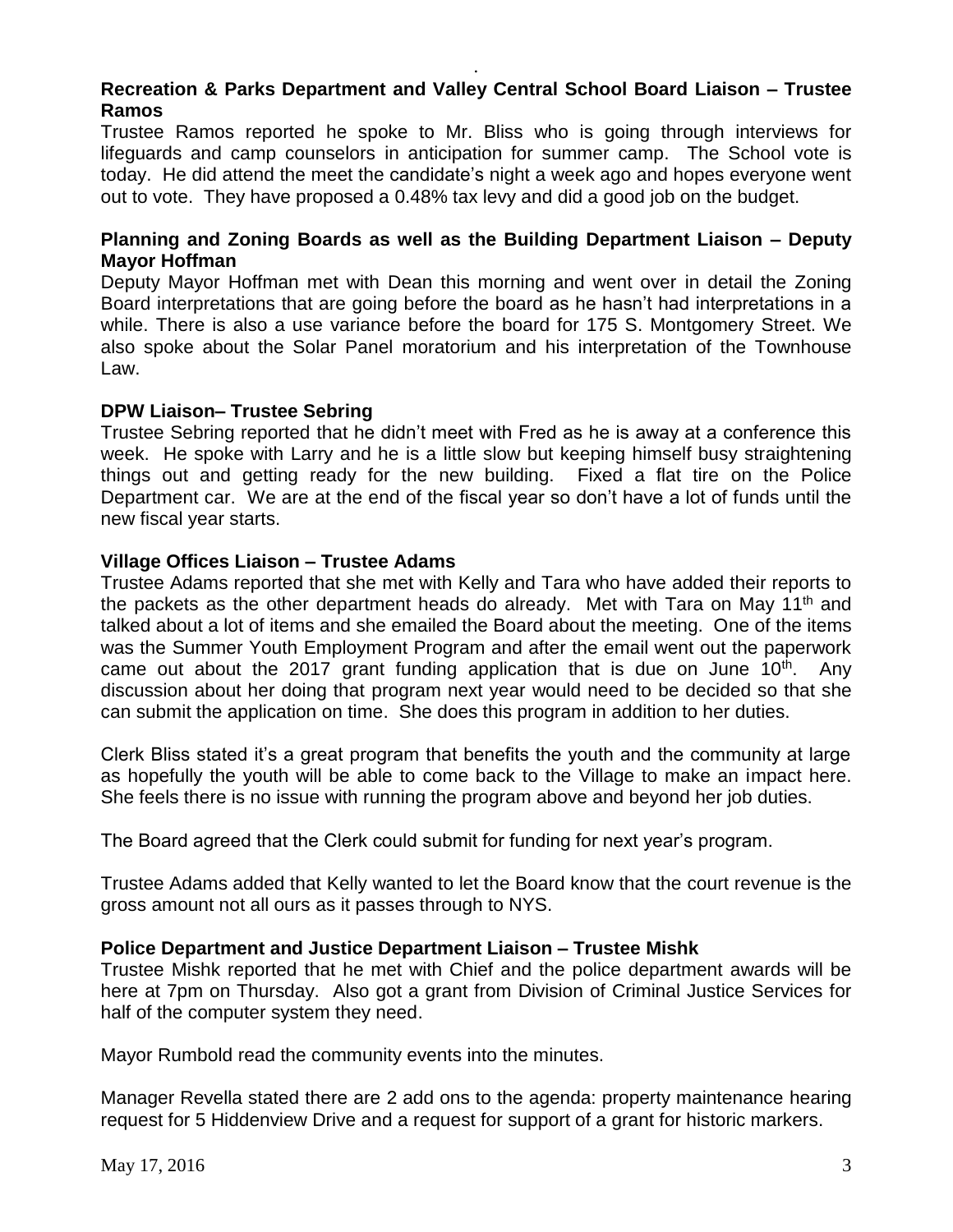## **Public Comment on Business of the Board**

Becky Pearson, 167 Walnut Street, commented on the more streamlined agenda. Not sure what the Townhouse law is doing on the agenda as she recalls at the last meeting the Board was not going to discuss it until someone came before the Board.

.

Manager Revella stated we have an assessment from the planner so it's to report on the impact to the project as requested.

## **Action Items**

## **Resolution 60-15-16 – Levying Village Taxes**

Trustee Mishk made a motion to approve Resolution 60-15-16 – Levying Village Taxes. Seconded by Trustee Adams. All ayes. Motion carried.

## **Local Law #5 Solar Panel Moratorium**

Attorney Donovan explained that this includes a 6 month period from the date of filing the law for no action while we mull over what to do with the exception of roof mounted panels. Would need to set a public hearing if the Board wanted to move forward with this Local Law. No SEQR review is required.

Trustee Sebring made a motion to set a public hearing for Introductory Local Law #5 - Solar Panel Moratorium. Seconded by Trustee Ramos. All ayes. Motion carried.

## **Resolution 61-15-16 - Non Union Policies**

Manager Revella explained this is about insurance levels and includes opt out options for employees. Brings them into alignment the contributions to health care costs with the new union contracts.

Trustee Adams made a motion to approve Resolution 61-15-16 – Non Union Policies. Seconded by Trustee Leonard. All ayes. Motion carried.

## **Townhouse Law**

Manager Revella suggested this be tabled.

The Board agreed.

## **Proposed Modification of Fee Ordinance**

Attorney Donovan explained this came up during the relevying process that the planning and zoning board fees currently cannot be levied onto properties. It cannot be done without adoption of a local law. We have the power to charge and collect the fees would need to add that due process be in place where they get billed and have time to pay said fees before they are levyied. The Board could charge him to do a Local Law if the Board is inclined to do this.

The Board agreed to have a draft local law at the next meeting.

## **Hearing Request – 5 Hiddenview Drive**

Trustee Sebring made a motion to set a hearing for 5 Hiddenview Drive for Tuesday, June 7, 2016 at 6:30pm or as soon thereafter as the matter could be heard. Seconded by Trustee Adams. All ayes. Motion carried.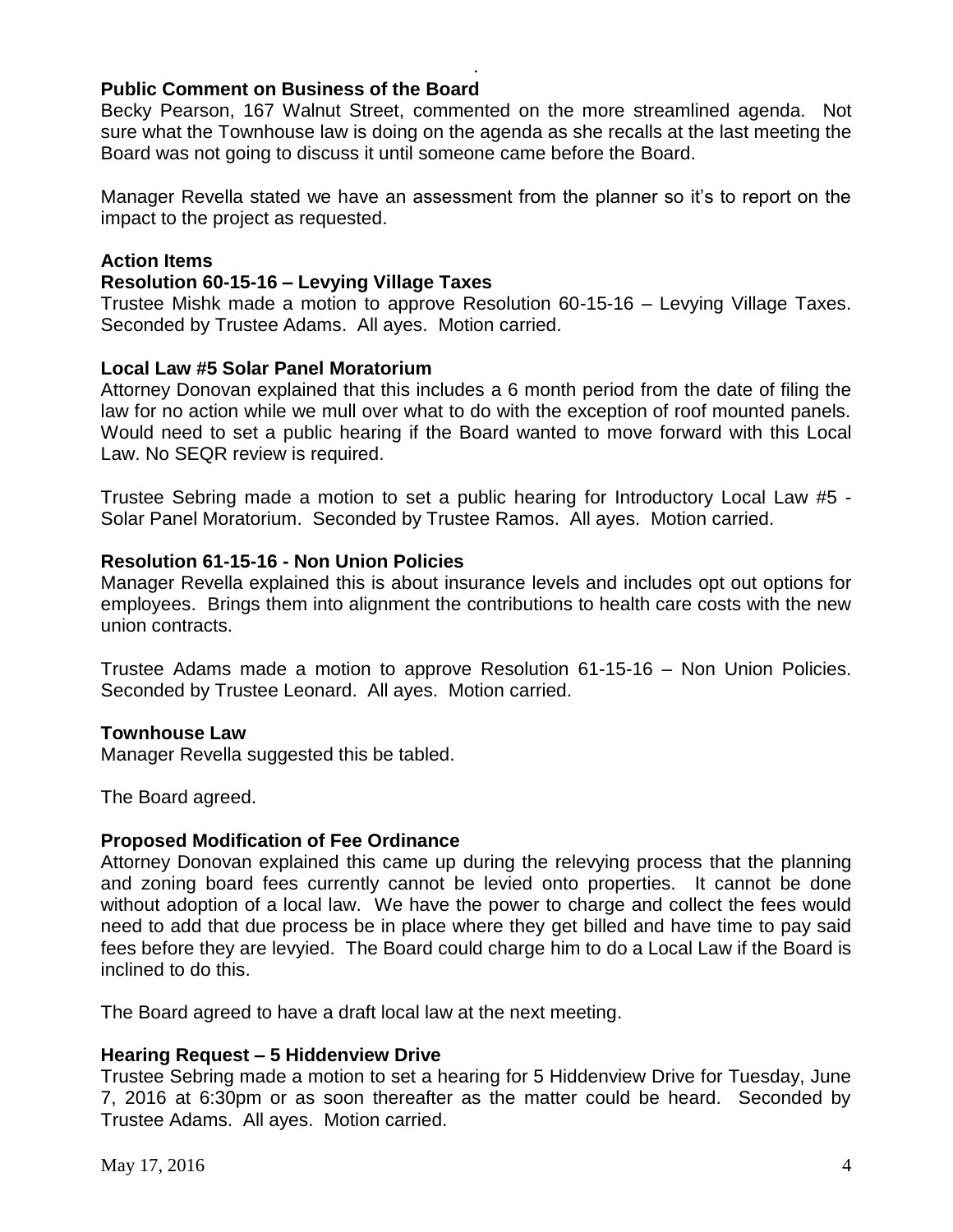# **Grant Request – Historic Marker for First Reformed Church**

Mary Ellen Matise, Village Historian, sent John a request yesterday to be put on the agenda tonight as she has been working with Mickey Millspaugh and they came up with wording for a historic marker grant to the Pomeroy Foundation for the Hill Church now known as the First Reformed Church. We could apply for this building as well as we can't get a listing on the registry for it. Asking for a resolution in support of application.

.

Trustee Adams made a motion to authorize that the Village Historian and the Village Manager can apply for the grant for the 2 Historic Markers to the William G. Pomeroy Foundation for the Municipal Building as well as the First Reformed Church. Seconded by Deputy Mayor Hoffman. All ayes. Motion carried.

## **Public Comment**

Becky McNally, 52 Oakland Avenue, heard that they felt there was a low vote turn out for the school board out of the High school and when she was there it was almost 1,000 at 5:30pm today. She asked about the cement squares on Main Street as well as the Crosswalk issues at the end of Wait Street. You don't see that crosswalk until you are on it and there are no signs there. Going to have an accident there.

Manager Revella replied that he addressed the cement under his report that he has contacted 3 contractors and haven't gotten pricing yet. As far as the crosswalks, NYS was supposed to put up signs as it's a state road like they did on Main Street and by Highland Avenue. He can follow up with the representative from DOT.

Becky thanked the guys for planting the flowers, they did a great job but not there isn't enough mulch. It's thin and will lose the plants there if not thicker.

Manager Revella replied that in 2 weeks they can get more mulch when we are in the new fiscal year.

Becky asked about the Masci & Hale building as she sees a lot of activity and wanted to know if a business goes in there would they be interested in turning the grassy area in front of the building into parking spaces to have more parking in that area.

Manager Revella replied it is not a business going in there, it is a single family home. He can suggest they move the island and make it a curb and make more parking. Good idea will look into it.

Becky Pearson, 167 Walnut Street, what are we tabling with the Townhouse Law. She is confused as she thought the Board finalized what you wanted which was to wait for an applicant to request this before doing anything else.

Deputy Mayor Hoffman replied we tabled the discussion because we got the information late and the Board didn't get a chance to review it so the Manager suggested tabling the topic. He still feels that the request should come from an applicant. He feels there was a miscommunication of his request to find out the impact on the project that is on the books if we changed from 20% to 10% affordable housing which was not in the analysis from the last time.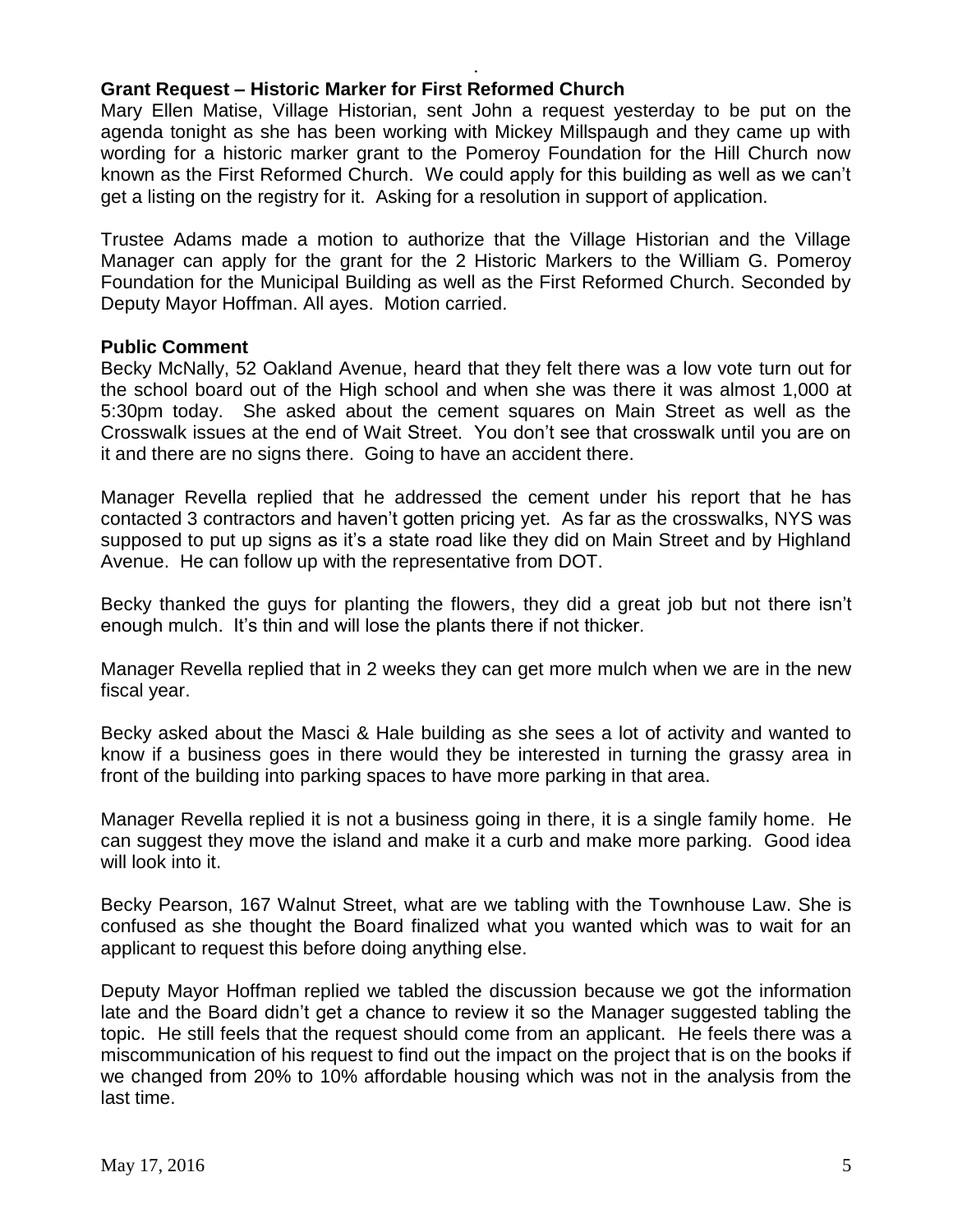Becky stated that the Village of Montgomery employees were putting up a building at the park. Why can't we do the same thing? The project didn't go out to bid for that they are using a contractor and they do the work themselves, saves a lot of money, why can't we do it ourselves as well. We used to put in our own sidewalks, why can't we do it ourselves.

.

Manager Revella replied that the rates for Workmen Comp for paving and concrete work is triple the amount it once was. They are likely doing that to avoid paying prevailing wage which may or may not be legal. Our workers should not be doing that kind of work here. It sounds simple enough, but it becomes complicated due to lawsuits etc.

Becky doesn't understand why we can just have our guys mix up some bags of concrete and do what needs to get done.

Deputy Mayor Hoffman replied that her description was a little over simplification of it. He's seen some other agencies employees working within their skill set and supplement with a mason worker. The figure out what they can do and contract out the remaining portions, he has seen success with that.

Becky replied good; let's try that. There has been talk of a dog park in the Village of Walden and she heard maybe at Olley Park. She feels that is our most beautiful park and every dog park she has seen is dirty. She suggests doing it at Bradley Park instead where there already is dirt.

Mayor Rumbold replied that nothing has been set in stone about the location, just a lot of discussions.

Mary Ellen Matise, 54 Gladstone Avenue, asked what the date of the park master plan was.

Manager Revella replied it was made and adopted as part of the Village Comprehensive Plan in 2012. Going to need to review it again next year or the year after.

Mary Ellen hoped the Board would consider certified local government again as it gets tax credits for homeowners and is very beneficial; it did wonders for Peekskill. We have the right urbanized census district and low income census district for it.

Anita Vandermark, 76 Highland Avenue, thanked Tara Bliss for her work with the Summer Youth Employment Program as it's a big undertaking. She hoped everyone would get the word out and get people to fly their flags. Thanks to Brenda, Becky, and Jodi for the beautification at Veterans Park. Did Wooster Grove Park get fixed up with mulch yet? She also hopes that we will look into the cross walk area that was brought up tonight.

Manager Revella replied the mulch has indeed been added and that he would ask Mr. Pullar to get the signs up and if not will paint stop bars in front and in back of the crosswalks.

# **Payment of the Audited Bills**

Trustee Adams made a motion to pay the audited bills. Seconded by Trustee Mishk. All ayes. Motion carried.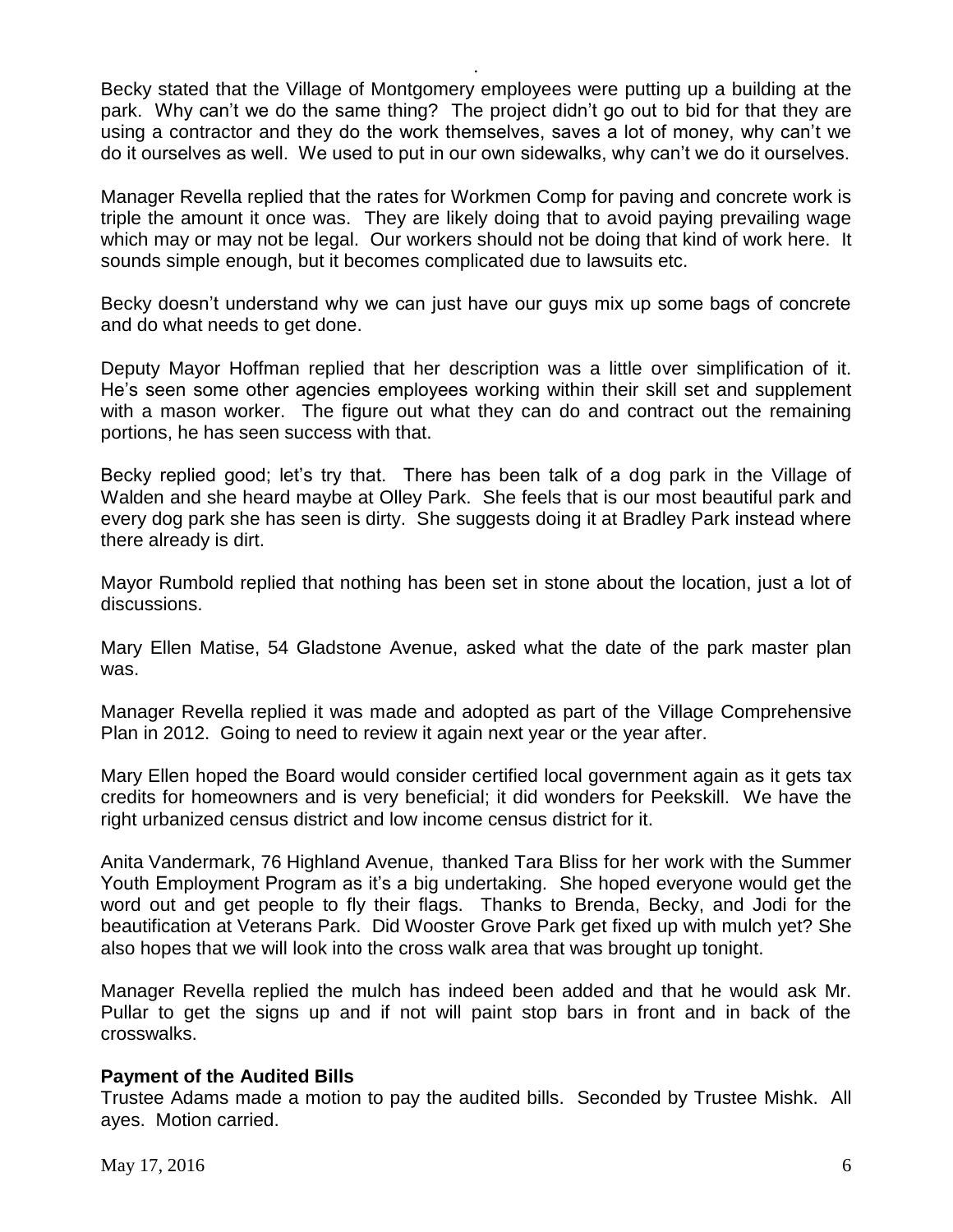# **Correspondence**

None.

## **Miscellaneous Comments from the Board of Trustees**

Trustee Leonard commented that the event last week for John Ciardullo was outstanding and the turnout was exceptional.

.

Trustee Adams confirmed that line up for the parade is at 9:30am on Memorial Day.

Trustee Mishk commented that there are many signs around the Village for different private events. He understands those on the telephone poles but today he saw a 16 x 16 sign advertising a pizzeria in Wallkill. It's getting crazy again. Also he reported 6 street lights that are out.

Manager Revella stated that NYSEG has given permission to anyone to remove the signs on the telephone poles. The switch to those lights was off and there is a bulb that needs to be replaced on Veterans Bridge.

Mayor Rumbold commented that the Ciardullo ceremony was wonderful. She asked about the weeds along the Tin Brook from the bridge to the bridge and when they would be cut.

Manager Revella stated that he let Mike Bliss know and if he has time to get there they will and he will also notify the state as well. The state already went through once before the season began. They are Japanese knotweed which is one of the most evasive species in the world and they don't want you to cut it down you are supposed to treat it. Our arborist treats it.

## **Executive Session**

Trustee Adams moved to go into executive session to discuss the personnel history of a particular person. Seconded by Trustee Ramos. All Ayes. Motion carried.

## **Reconvene**

Trustee Ramos moved to reconvene the regular meeting. Seconded by Trustee Leonard. All ayes. Motion carried.

## **Adjournment**

Trustee Mishk moved to adjourn. Seconded by Trustee Adams. All ayes. Meeting adjourned.